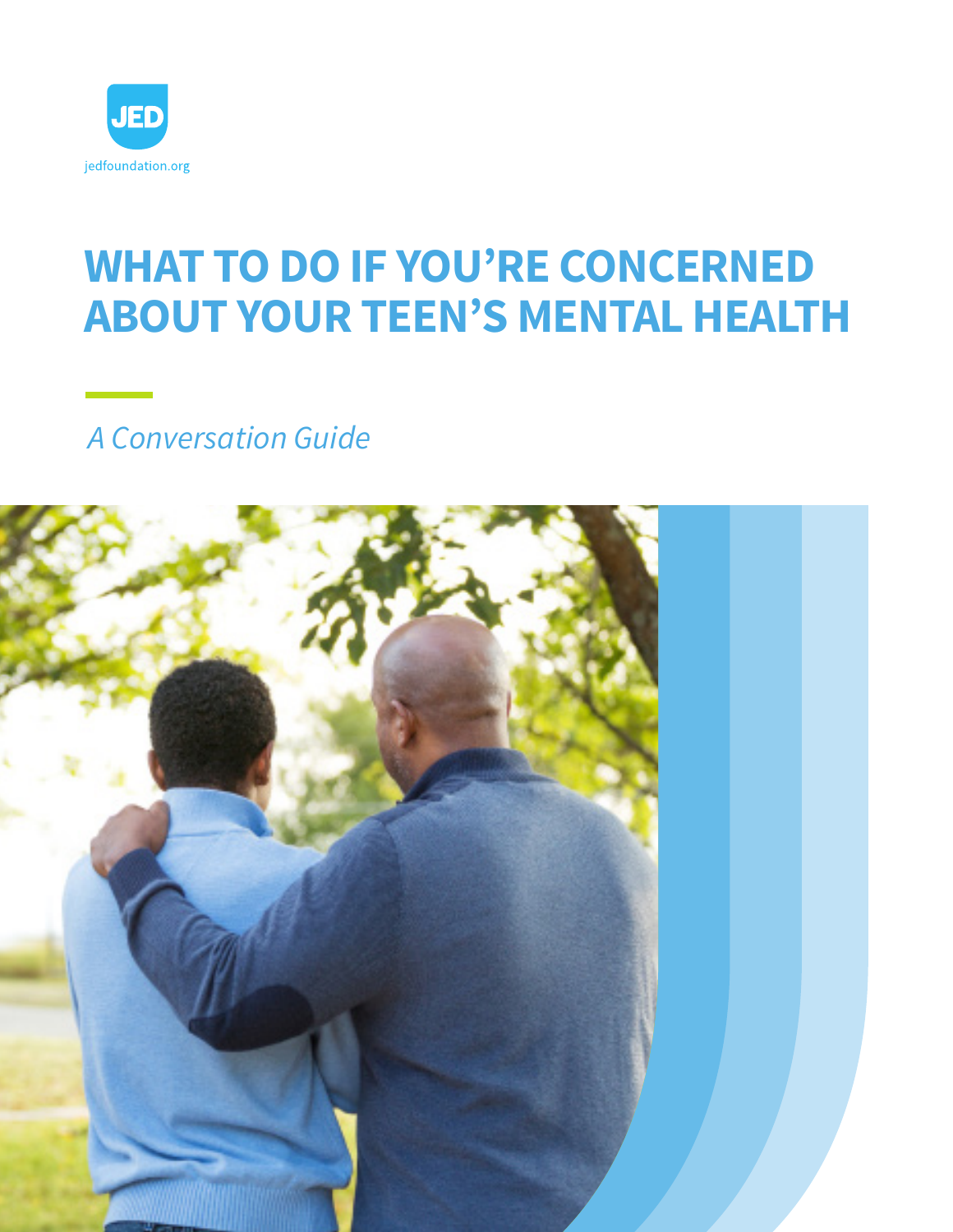#### *If you feel that your teen is in imminent danger, don't delay.*

Some options in this scenario include:

- › Call 1-800-273-8255
- › Text START to 741741
- › Call 911
- › Go to the nearest emergency room immediately

# INTRODUCTION

This guide is meant to help parents and families who are concerned about their teen's mental health and emotional well-being have important conversations with their child. Although parents often pick up on concerning signs that their teen is struggling, not everyone feels well-equipped to approach their child to have a conversation about how they are feeling. Knowing what to do after the conversation, especially if the child has expressed something concerning, is not always obvious.

This guide covers the following topics:

- Signs that your teen may be struggling
- Preparing yourself emotionally to have the conversation
- What to say and do during the conversation
- What to do if your teen denies a problem or refuses help but you are still concerned
- How to follow up after the conversation

Although having a conversation when you're concerned about your teen's mental health is important, this experience shouldn't be that different from regular checkins you might have with your teen already. Try not to put too much pressure on this conversation and understand that this is a process and may take multiple conversations to discuss. It's normal to at some point have some concerns about your teenager's emotional well-being, so try not to become overly anxious about approaching this topic.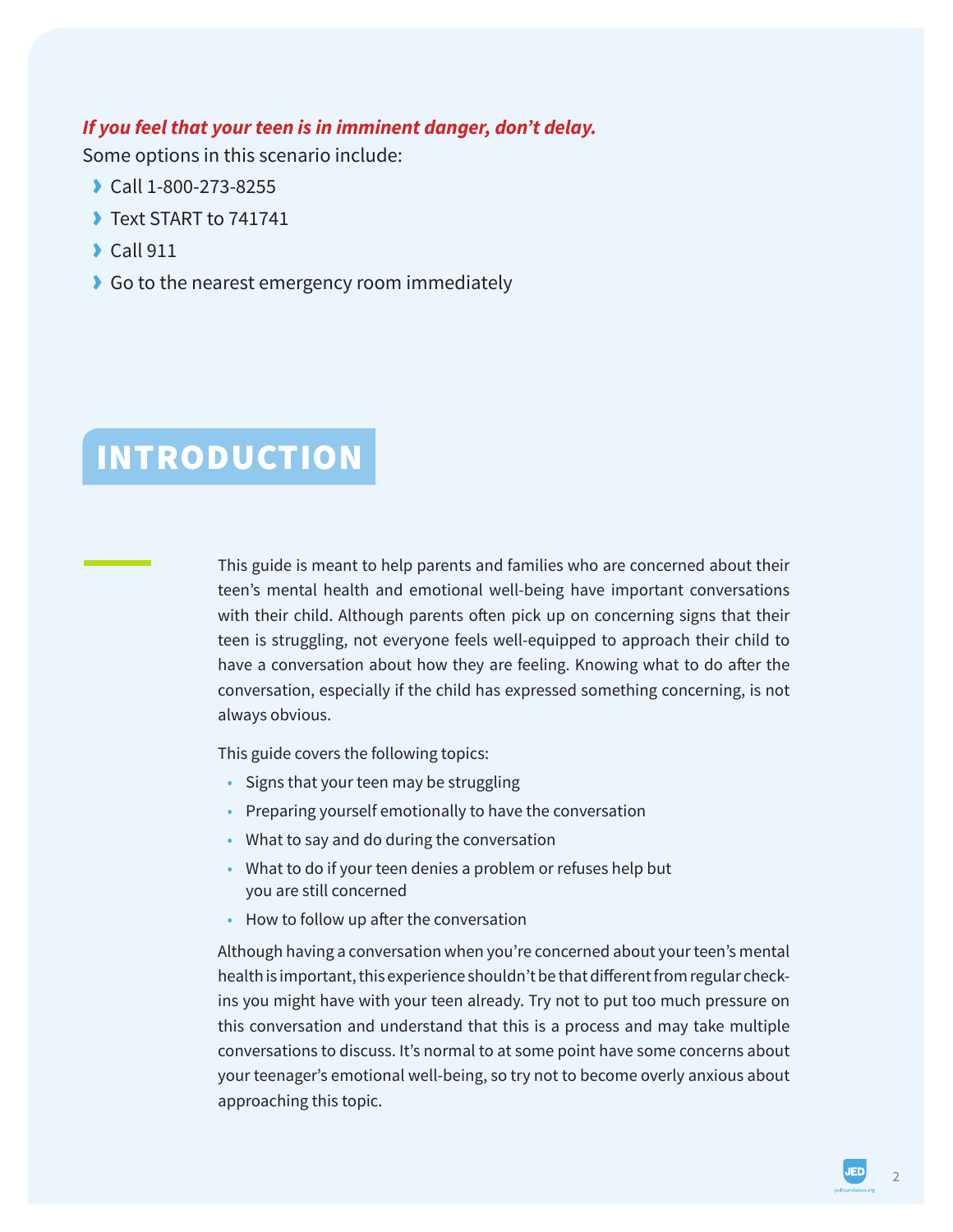

## WHEN TO HAVE THE CONVERSATION

How should parents know when to be concerned about their child's mental health? You are the best judge of your child's behaviors and needs. You should always trust your gut and check in with your teen if you are concerned. You know your child - if you notice a change in their behavior, it's always a good time to check in.

Here are some signs that your child may be struggling:

- Significant changes in eating, sleeping, self-care, or socializing habits
- Signs of sadness and/or withdrawal from social situations, especially if they persist for a while
- Extreme mood swings or irritability
- Seeming much more fearful and/or avoiding certain environments, situations, or social interactions altogether (such as school avoidance)
- Using drugs or alcohol, especially changes in typical patterns of use
- Difficulty with or neglect of basic self-care, personal hygiene, etc.
- Getting in fights or suddenly not getting along with others
- Sudden increase in reckless, impulsive, out-of-control behaviors

You may notice other signs that signal something might be wrong. *The most important tenets here are to know your child and trust your gut.* Even if you think some of your child's behavior may be ascribed to "normal teenage angst," if you are concerned, you should always err on the side of caution, trust yourself, and talk to your child to find out what might be going on.



### PREPARING YOURSELF FOR THE CONVERSATION

You might think that the conversation you're about to have with your teen is all about your teen. But you are an important part of the equation here and how you feel going into the conversation is important both for you and for the outcomes of the conversation. It's okay to feel nervous, upset, or unprepared to have this conversation. In fact, it's normal to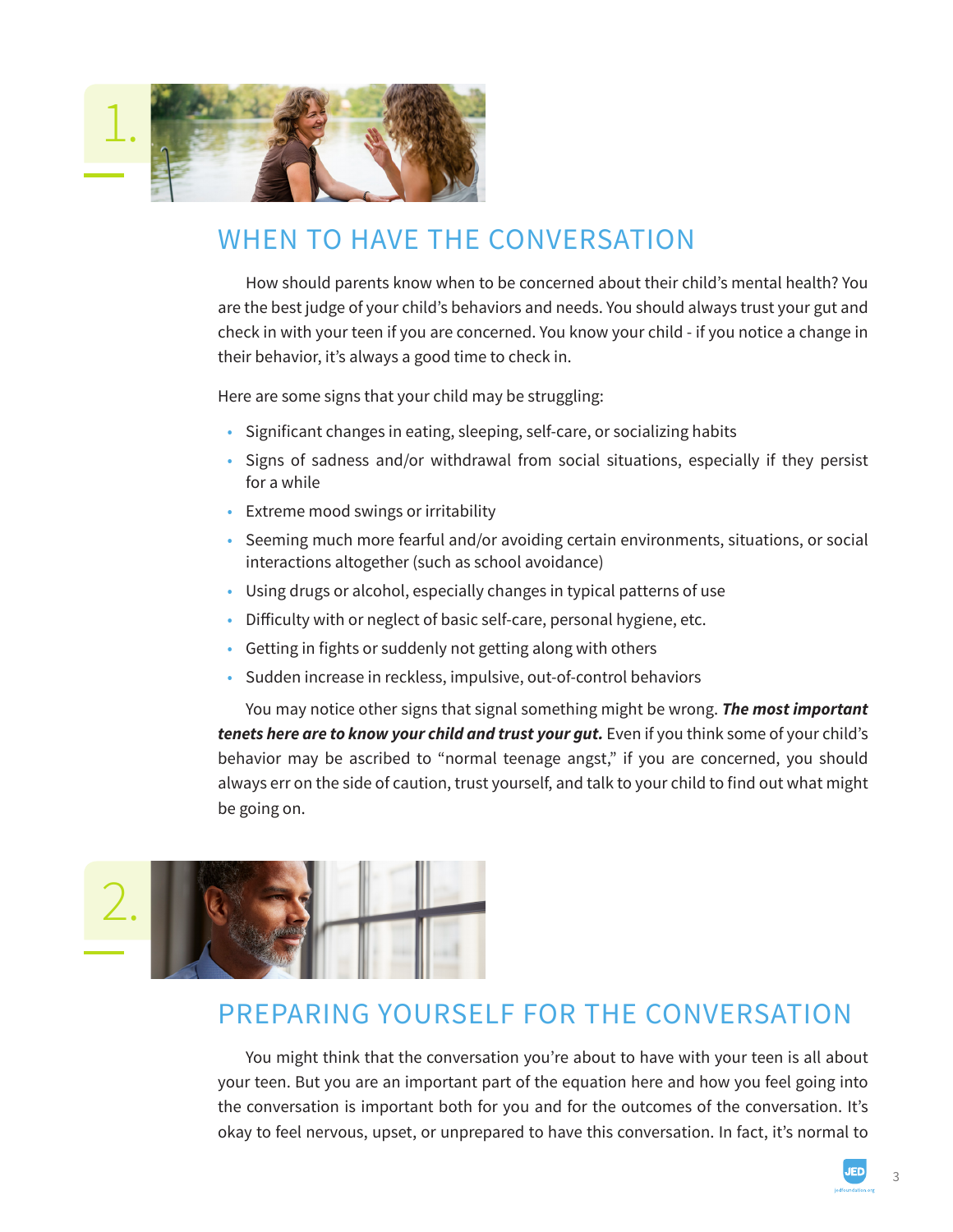feel strong emotions when approaching these topics with your teen. Here are some ways you can prepare yourself for the conversation and manage the strong emotions you may be feeling.

#### ACKNOWLEDGE HOW YOU FEEL

You might be feeling upset, angry, nervous, or any combination of these. Acknowledge how you feel and understand that it is completely normal to have some negative emotions around this topic and the prospect of a conversation with your child about concerning behaviors. Give yourself a moment to acknowledge how you feel and activate your coping mechanisms. Consider talking to someone you trust about how you feel. While your priority is to make sure your child is okay, the conversation will be much more helpful if you are centered and calm.

#### CREATE A PLAN FOR THE CONVERSATION

Here are some ways you can prepare for the conversation:

- Write down any particular behaviors or comments that concern you. For example, if your teen seems withdrawn or particularly irritable or has made comments about not wanting to go to school lately.
- Make a list of what questions you'll ask your teen. For example, you might ask him or her about particular friendships, classes, or other upcoming events at school or otherwise that you think could be a cause of stress.
- Think of potential reactions your child might have and consider how you will handle them.
- Discuss your concerns and plans for the conversation with a trusted friend or family member.
- Think about when you will have this conversation. Try to avoid having the conversation at a time when either you or your child (or both) are particularly stressed out, distracted, or in a rush. Instead, pick a scenario in which you might already naturally be spending time together and see if you can broach the topic. For example, you may choose to bring up your concerns while you are driving somewhere together (as long as you have enough time together in the car and won't be too distracted or interrupted), during a family meal time, or during another activity you may do together on the weekend like practicing a sport or taking a walk or bike ride. You should also consider your child's privacy and use discretion in where you have the conversation, preferably in a private place. Try to avoid making a big "scene" out of having the conversation but rather let it be a natural way of "checking in." This will also pave the way for having conversations like this in a more comfortable manner in the future.

#### IDENTIFY SUPPORT

Don't wait until after you have the conversation to identify and activate any relevant support networks. Before you have the conversation, think about who in your life might be able to best support you, whether it's a spouse, a friend, or a family member. Talk to this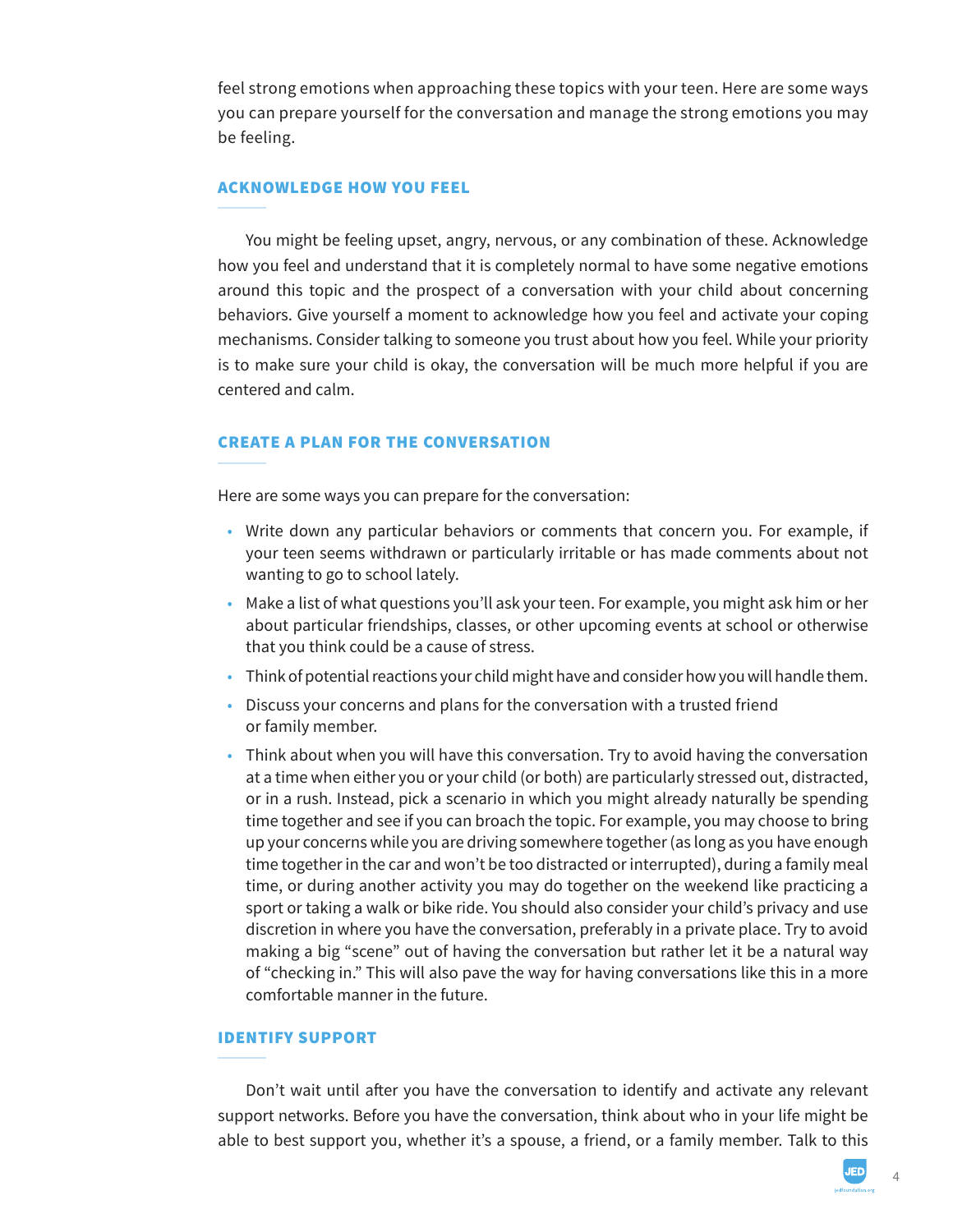person openly about what's going on and how you are feeling. Follow up with them after the conversation for additional support, especially if you are feeling heightened anxiety about your child's well-being. Consider researching in advance what supports might be available to help your teen in case you discover serious concerns in the course of the conversation.



### HAVING THE CONVERSATION

When you get to the point of actually having the conversation, here are some tips on how to navigate the discussion. Remember, this should be an ongoing dialogue, so don't put pressure on yourself to accomplish everything in one conversation. These issues are best covered over the course of several conversations (unless you have reason to believe there may be an acute emergency). Below are some ways to get the conversation started and how to conduct yourself during the conversation.

#### CONVERSATION STARTERS

- Starting the conversation is often one of the most difficult aspects. It can be challenging to know how to approach your teen, especially if he or she is withdrawn or irritable. Try to start the conversation during a time when you're already in dialogue or spending time together. Try to find a moment when your child seems more open to having a discussion rather than approaching him or her when he or she is particularly irritable or moody. At the same time, remember that finding the "perfect" moment to have this conversation may be very difficult or even impossible and it's more important to have the conversation in a timely fashion than to wait for some sense of the perfect timing.
- To start the conversation, ask your teen how he or she is doing in general. You might be surprised to find that what you get in response opens up a dialogue.
- If asking how your teen is doing or feeling results in a curt or one-word answer, follow up by gently and non-judgmentally describing what you have noticed about their mood and/or behavior recently. Try to start with one observation rather than overwhelming with a laundry list of things that are concerning you. For example, you might say: "It seems like you've been spending more time in your room. How are things going with your friends lately?" Or "You seem particularly stressed out lately. How are things going at school?"

#### GENERAL CONVERSATION TIPS

**• Avoid overly declarative language.** Try to spend more time listening than talking. Avoid making a lot of declarations about what you hear. Comments that suggest a judgment about your child's emotions, e.g. "you are overly anxious" or "you're too angry," are particularly unhelpful. Instead, you should focus on describing what you are observing

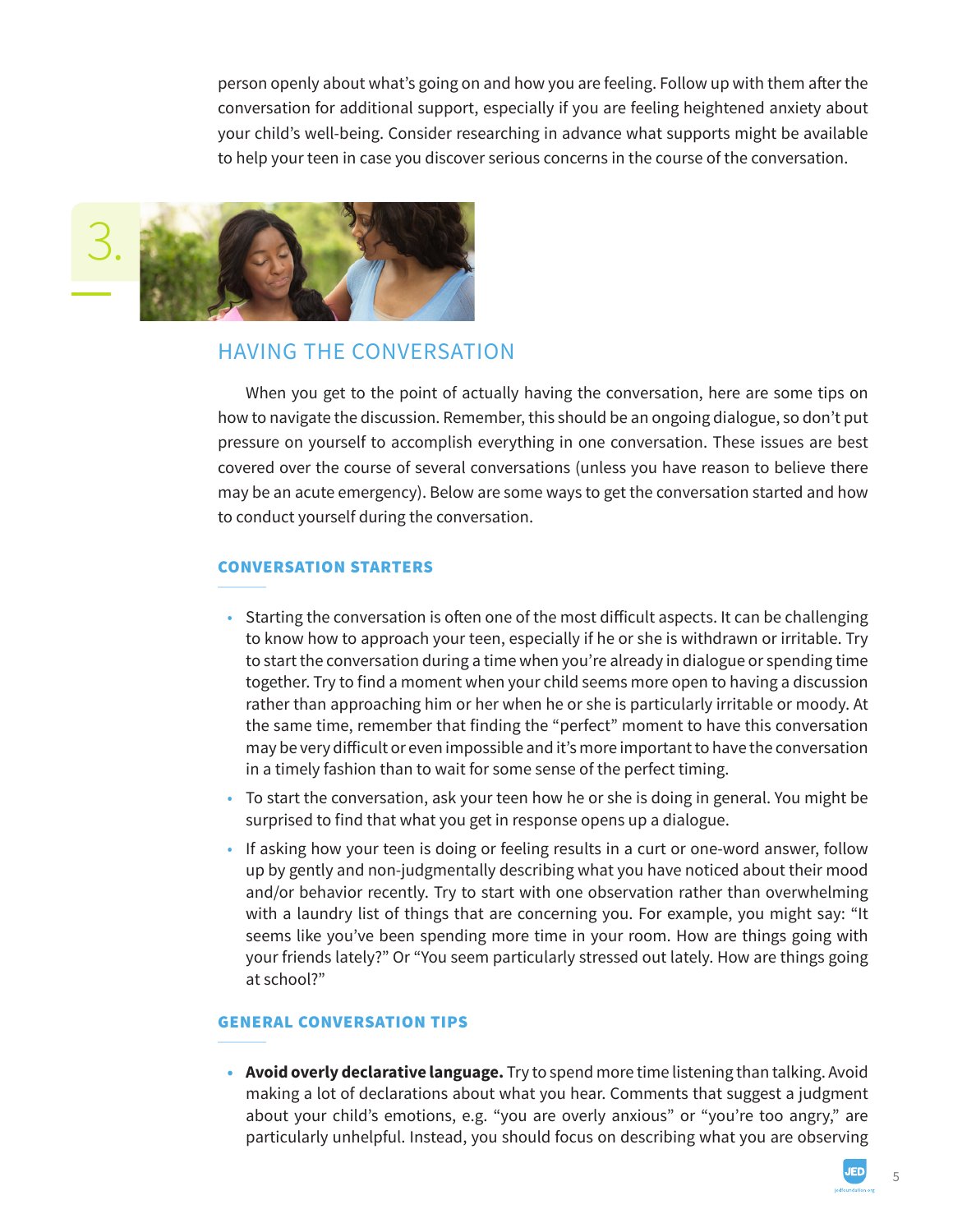and asking follow-up questions about your observations. For example, "you seem very upset about your friends' behavior. Can you tell me more about what upsets you about what they're doing?"

- **• Ask open-ended questions.** Phrase your questions so they require more than a oneword answer. Instead of asking "Are things okay with your friend Sharon?" ask "How are things going with your friend Sharon lately? I noticed that you haven't been talking to her as much." You may of course still get a one-word answer, but you are less likely to if you ask open-ended questions.
- **• Make sure you are not minimizing anything.** Some of the things your child may be extremely distressed about may not sound like a big deal to you. Feeling left out by a friend group, focusing excessively on a romantic interest, or worrying about an upcoming test may not seem like cause for so much concern to you, but to a teen, these kinds of concerns can be distressing. **It's extremely important that you validate your child's emotions.** No matter the actual circumstances, all of your child's emotions are valid. For example, if your child says he or she feels extremely hurt because of not being invited to a recent party, you may be inclined to say something like "It's just one party - don't be upset." While you may think you are helping to give your child perspective, these kinds of comments will only make your teen feel like you don't understand how they feel and will result in them talking to you less. Instead, you should utilize the following formula: acknowledge the emotion, express empathy for the emotion, and find out more. For example: "It sounds like you are feeling really hurt [Acknowledge]. I'm so sorry you are feeling this way [Empathize]. What exactly about this situation is upsetting for you [Probe]?" It's okay to help your teen recognize that he or she may be overreacting to or misreading a situation, but you want to ensure that you're not rushing to solve the problem before you have fully explored what is happening and how your child feels.
- **• Make deliberate choices about listening vs. fixing.** If your teen starts talking but seems to shut down when you offer a solution, try asking: "do you want me to listen or to try to help you fix the situation?" Your teen's response will help you figure out how to best manage yours.
- **• If you find out something that makes you angry or frightened, take a break.** There is a chance you may find out something during the conversation with your child that makes you angry or frightened. You may find out your child has been skipping classes or not being truthful with you about something. You should be prepared for this possibility prior to going into the conversation and have a plan for how you will respond. You may try to remind yourself that your child is suffering and that any behaviors that make you angry or seem out of character for your child may be part of a larger issue that's your main concern here and is not your child's fault. If this doesn't work and you really feel like you can't control your anger, try taking a break from the conversation. Tell your child, "Thank you for telling me that. It is difficult to hear and I need some time to process it. Can we continue the conversation in [however much time you need to take a break]?"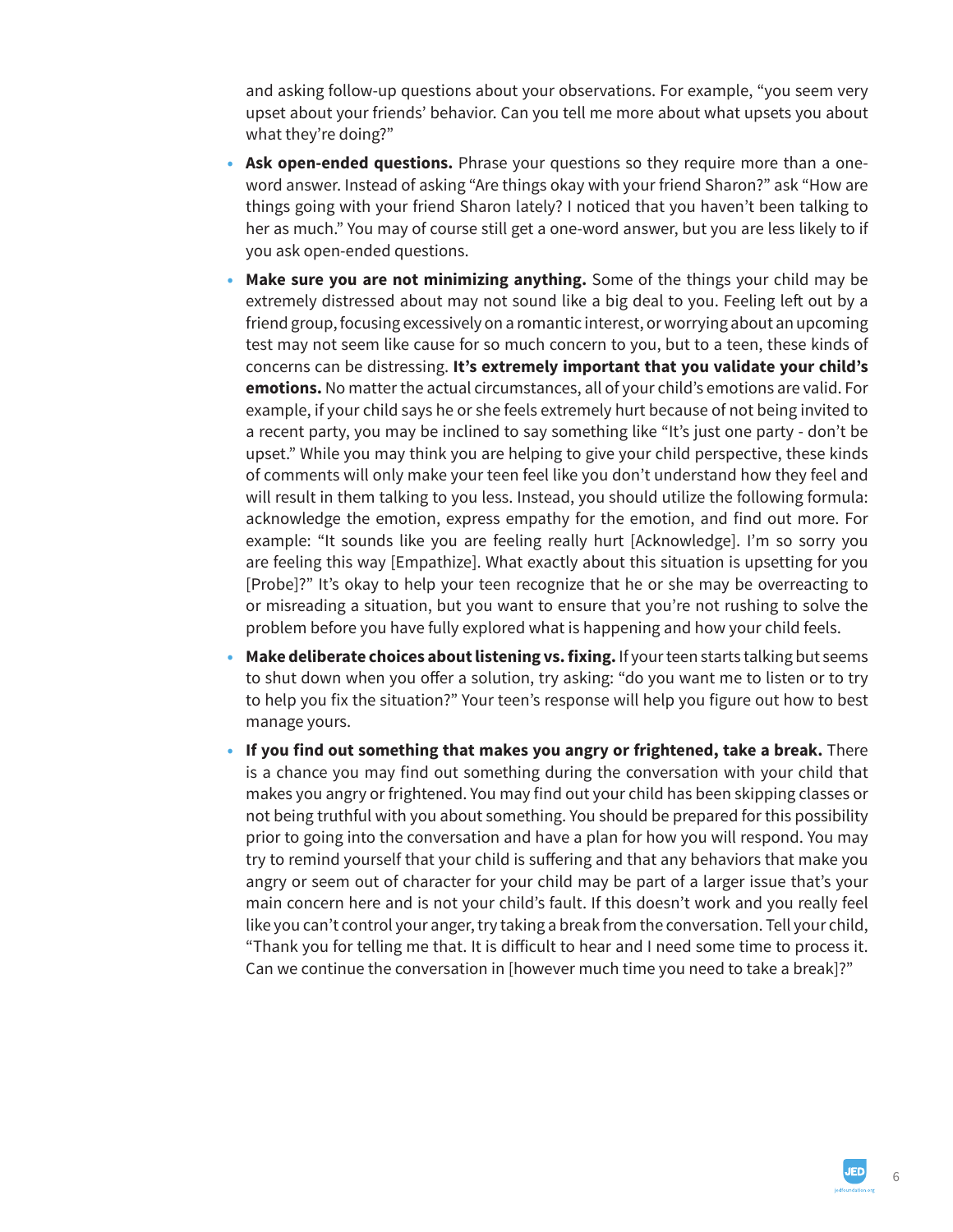

### WHAT TO DO IF THE CONVERSATION DOES NOT PROGRESS

It's very possible that you will describe your concerns and your teen will tell you he or she is "fine" and that absolutely nothing is wrong. But you might still be concerned. If you are not convinced by your teen's insistence that everything is okay, here are some tips on encouraging help-seeking behaviors:

- Gently prod but do not get angry or insistent. You may find that your impulse is to yell or raise your voice out of frustration. The more worried you are, the more likely you might be to go this route. Try to resist this and instead ask a few more questions before moving on from the conversation. For example, you can try to rephrase the question you used to open up the conversation or you can continue with some other observations about their behavior lately and inquire about those.
- Share your own experiences. Talk about a time when you struggled when you were young. Choose a time where your mom, dad, aunt or grandmother tried to talk to you because they were concerned. Share how this made you feel at the time and perhaps some perspective you may have gained on it.
- If after trying a few more angles, your teen is still completely shut down, don't force the conversation. There are a few other tactics you can try instead, including:
	- Talk to an adult that your teen trusts and likes about your concerns to see if they can attempt the same conversation. Parents often turn to their friends, pastor, or their teen's favorite aunt or adult cousin when it doesn't seem like they can get across to their child.
	- Provide resources that your teen should read through. Tell him or her that you're going to read them too and you hope to discuss them together in the next day or two. At the end of this document is a list of resources you can explore with your child.
	- Try the conversation again at a different time. Don't completely give up after one thwarted attempt. This can be a difficult topic to open up about for the first time, but if you show persistence and true concern, your child will be more likely to eventually start talking to you about this. If you have your own stories to share about difficult emotions, you should share them to help reinforce that it's okay to struggle and that it's possible to feel better too.

#### **If you feel that your teen is in imminent danger, don't delay.** Some options in this scenario include:

- › Call 1-800-273-8255
- **I** Text START to 741741
- $\triangle$  Call 911
- › Go to the nearest emergency room immediately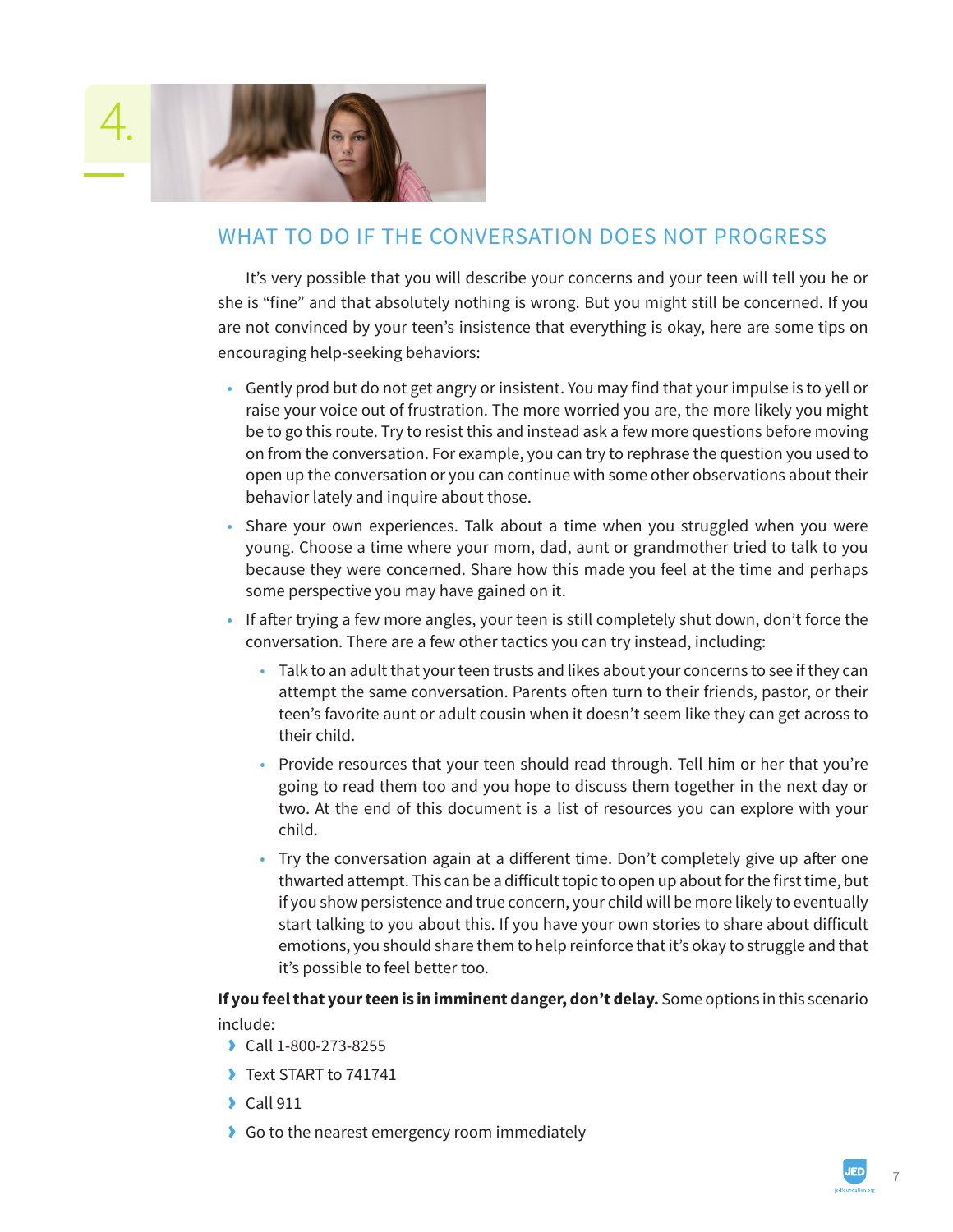

### AFTER THE CONVERSATION

Often the first conversation with your teen is just the beginning (and hopefully, it should be one of many). Throughout your child's adolescence and young adulthood, he or she will experience some issues that are minor and cause temporary feelings of distress. This is completely normal. But there may be other times when your child experiences distress that requires professional help. Figuring out how to distinguish between the two is often difficult and stressful for parents.

Here are some additional tips after your conversation with your teen:

- **• Take stock of your own emotions:** After you bring up your concerns with your teen, you may experience some difficult emotions yourself, including worry, anger, nervousness, or disappointment. In order to ensure that you can be there for your teen, you should take care of yourself. Often hearing your teen talk about distressing topics can trigger your own emotions related to parenting or even memories of difficulties you had when you were a young adult. Make sure you are taking stock of how you are feeling and keeping that separate from how your teen is feeling. At the same time, pay attention to your level of concern and trust your gut.
- **• Reach out for help yourself:** Often when teenagers struggle, the family struggles. Finding resources to help you can be critical to your well-being as well as that of your family. These resources can be informal, like a friend, or more formal, like a therapist. Finding someone to talk to when your teen is struggling may help you find ways to manage the demands of home and work, develop positive coping strategies, create a support network, and let you know that you will not be alone as you go through this process.
- **• Find ongoing help for your teen:** If your teen acknowledges that talking to a professional would be beneficial, finding a good fit is important. You should start by getting referrals from a family doctor or other trusted medical specialist, family members, family friends, or other trusted acquaintances. You can find some affordable mental health treatment options through the Substance Abuse and Mental Health Services Administration (SAMHSA). Visit https://www.samhsa.gov/treatment or call 1-800-662-HELP (4357). Try to identify a therapist who takes a genuine interest in getting to know and understand your teen and in whom your teen can confide. Check in with your teen to ensure that he or she is able to feel comfortable and form a bond with the therapist.
- **• Use the information you have constructively:** When having conversations with teens, parents may hear information they wish they didn't or they may realize things about their child that they never knew (or wanted to know). In order to maintain open communication with your teen, try to use the information they confided in you for constructive purposes. Try to never use the information to "punish" your teen during times of high tension or in other situations that can violate their trust and reduce the likelihood of them talking to you in the future. You want your teen to feel as if they have an ally.